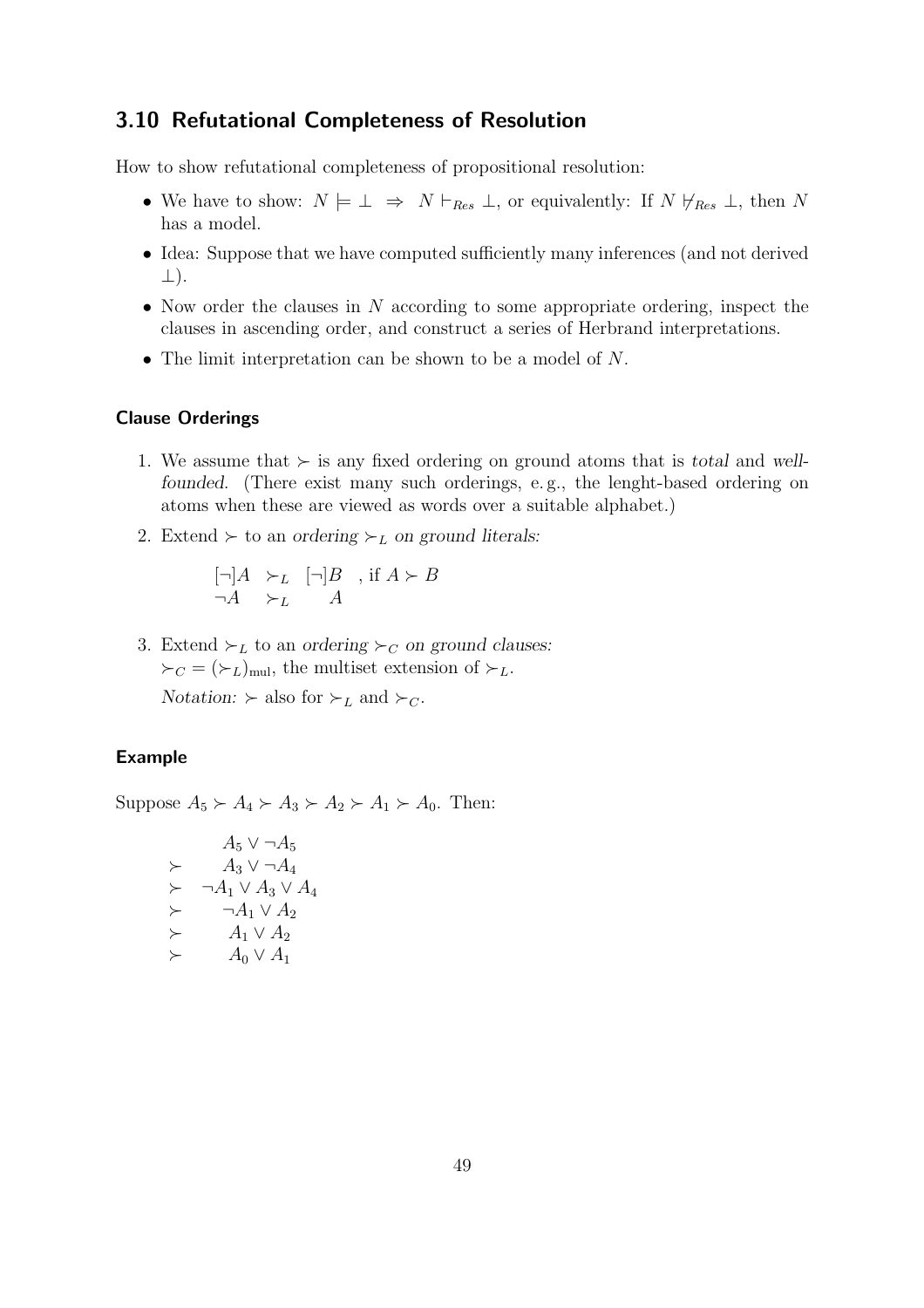## Properties of the Clause Ordering

## Proposition 3.16

- *1. The orderings on literals and clauses are total and well-founded.*
- 2. Let C and D be clauses with  $A = \max(C)$ ,  $B = \max(D)$ , where  $\max(C)$  denotes *the maximal atom in* C*.*
	- *(i) If*  $A \succ B$  *then*  $C \succ D$ *.*
	- *(ii)* If  $A = B$ , A occurs negatively in C but only positively in D, then  $C \succ D$ .

# Stratified Structure of Clause Sets

Let  $B \succ A$ . Clause sets are then stratified in this form:

$$
B\left\{\begin{array}{c}\n\begin{array}{c}\n\hline\n\n\end{array} & \begin{array}{c}\n\hline\n\end{array} & \begin{array}{c}\n\hline\n\end{array} & \begin{array}{c}\n\hline\n\end{array} & \begin{array}{c}\n\hline\n\end{array} & \begin{array}{c}\n\hline\n\end{array} & \begin{array}{c}\n\hline\n\end{array} & \begin{array}{c}\n\hline\n\end{array} & \begin{array}{c}\n\hline\n\end{array} & \begin{array}{c}\n\hline\n\end{array} & \begin{array}{c}\n\hline\n\end{array} & \begin{array}{c}\n\hline\n\end{array} & \begin{array}{c}\n\hline\n\end{array} & \begin{array}{c}\n\hline\n\end{array} & \begin{array}{c}\n\hline\n\end{array} & \begin{array}{c}\n\hline\n\end{array} & \begin{array}{c}\n\hline\n\end{array} & \begin{array}{c}\n\hline\n\end{array} & \begin{array}{c}\n\hline\n\end{array} & \begin{array}{c}\n\hline\n\end{array} & \begin{array}{c}\n\hline\n\end{array} & \begin{array}{c}\n\hline\n\end{array} & \begin{array}{c}\n\hline\n\end{array} & \begin{array}{c}\n\hline\n\end{array} & \begin{array}{c}\n\hline\n\end{array} & \begin{array}{c}\n\hline\n\end{array} & \begin{array}{c}\n\hline\n\end{array} & \begin{array}{c}\n\hline\n\end{array} & \begin{array}{c}\n\hline\n\end{array} & \begin{array}{c}\n\hline\n\end{array} & \begin{array}{c}\n\hline\n\end{array} & \begin{array}{c}\n\hline\n\end{array} & \begin{array}{c}\n\hline\n\end{array} & \begin{array}{c}\n\hline\n\end{array} & \begin{array}{c}\n\hline\n\end{array} & \begin{array}{c}\n\hline\n\end{array} & \begin{array}{c}\n\hline\n\end{array} & \begin{array}{c}\n\hline\n\end{array} & \begin{array}{c}\n\hline\n\end{array} & \begin{array}{c}\n\hline\n\end{array} & \begin{array}{c}\n\hline\n\end{array} & \begin{array}{c}
$$

 $\ddot{\phantom{a}}$ 

# Closure of Clause Sets under Res

 $Res(N) = \{ C | C$  is conclusion of an inference in Res with premises in  $N \}$  $Res^0(N) = N$  $Res<sup>n+1</sup>(N) = Res(Res<sup>n</sup>(N)) \cup Res<sup>n</sup>(N)$ , for  $n \ge 0$  $Res^*(N) = \bigcup_{n \geq 0} Res^n(N)$ 

N is called *saturated* (w. r. t. resolution), if  $Res(N) \subseteq N$ .

# Proposition 3.17

- $(i)$   $Res^*(N)$  *is saturated.*
- *(ii)* Res *is refutationally complete, iff for each set* N *of ground clauses:*

$$
N \models \bot \Leftrightarrow \bot \in Res^*(N)
$$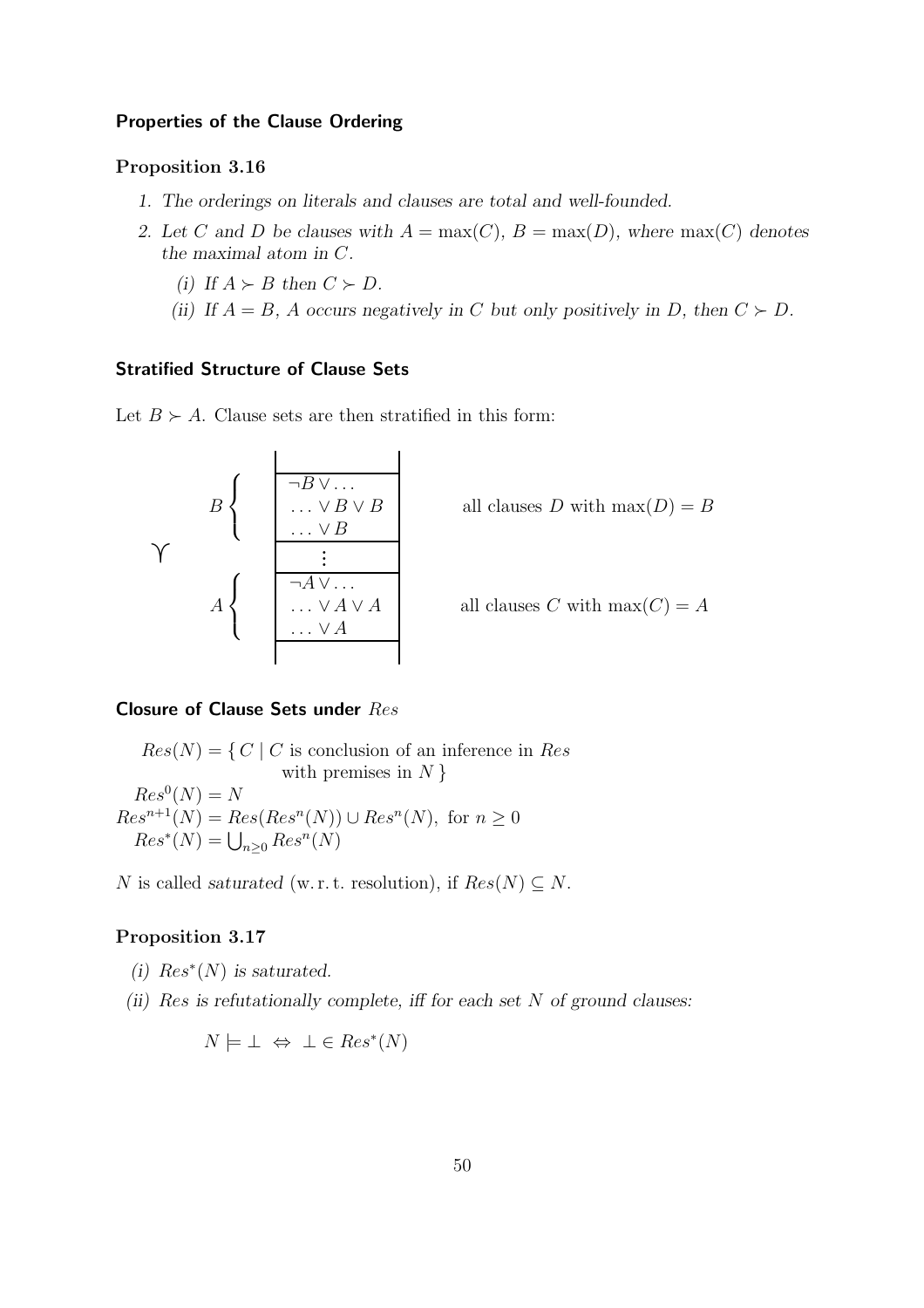#### Construction of Interpretations

Given: set N of ground clauses, atom ordering  $\succ$ . Wanted: Herbrand interpretation I such that

- "many" clauses from  $N$  are valid in  $I$ ;
- $I \models N$ , if N is saturated and  $\bot \notin N$ .

Construction according to  $\succ$ , starting with the minimal clause.

## Main Ideas of the Construction

- Clauses are considered in the order given by ≺.
- When considering C, one already has a partial interpretation  $I_C$  (initially  $I_C = \emptyset$ ) available.
- If C is true in the partial interpretation  $I_C$ , nothing is done.  $(\Delta_C = \emptyset)$ .
- If C is false, one would like to change  $I_C$  such that C becomes true.
- Changes should, however, be *monotone*. One never deletes anything from  $I<sub>C</sub>$  and the truth value of clauses smaller than C should be maintained the way it was in  $I_{C}$ .
- Hence, one chooses  $\Delta_C = \{A\}$  if, and only if, C is false in  $I_C$ , if A occurs positively in C (*adding* A *will make* C *become true*) and if this occurrence in C is strictly maximal in the ordering on literals (*changing the truth value of* A *has no effect on smaller clauses*).

# Construction of Candidate Interpretations

Let  $N, \succ$  be given. We define sets  $I_C$  and  $\Delta_C$  for all ground clauses C over the given signature inductively over ≻:

$$
I_C := \bigcup_{C \succ D} \Delta_D
$$
  
\n
$$
\Delta_C := \begin{cases} \{A\}, & \text{if } C \in N, C = C' \vee A, A \succ C', I_C \not\models C \\ \emptyset, & \text{otherwise} \end{cases}
$$

We say that C produces A, if  $\Delta_C = \{A\}.$ 

The *candidate interpretation* for N (w.r.t.  $\succ$ ) is given as  $I_N^{\succ} := \bigcup_C \Delta_C$ . (We also simply write  $I_N$  or I for  $I_N^{\succ}$  if  $\succ$  is either irrelevant or known from the context.)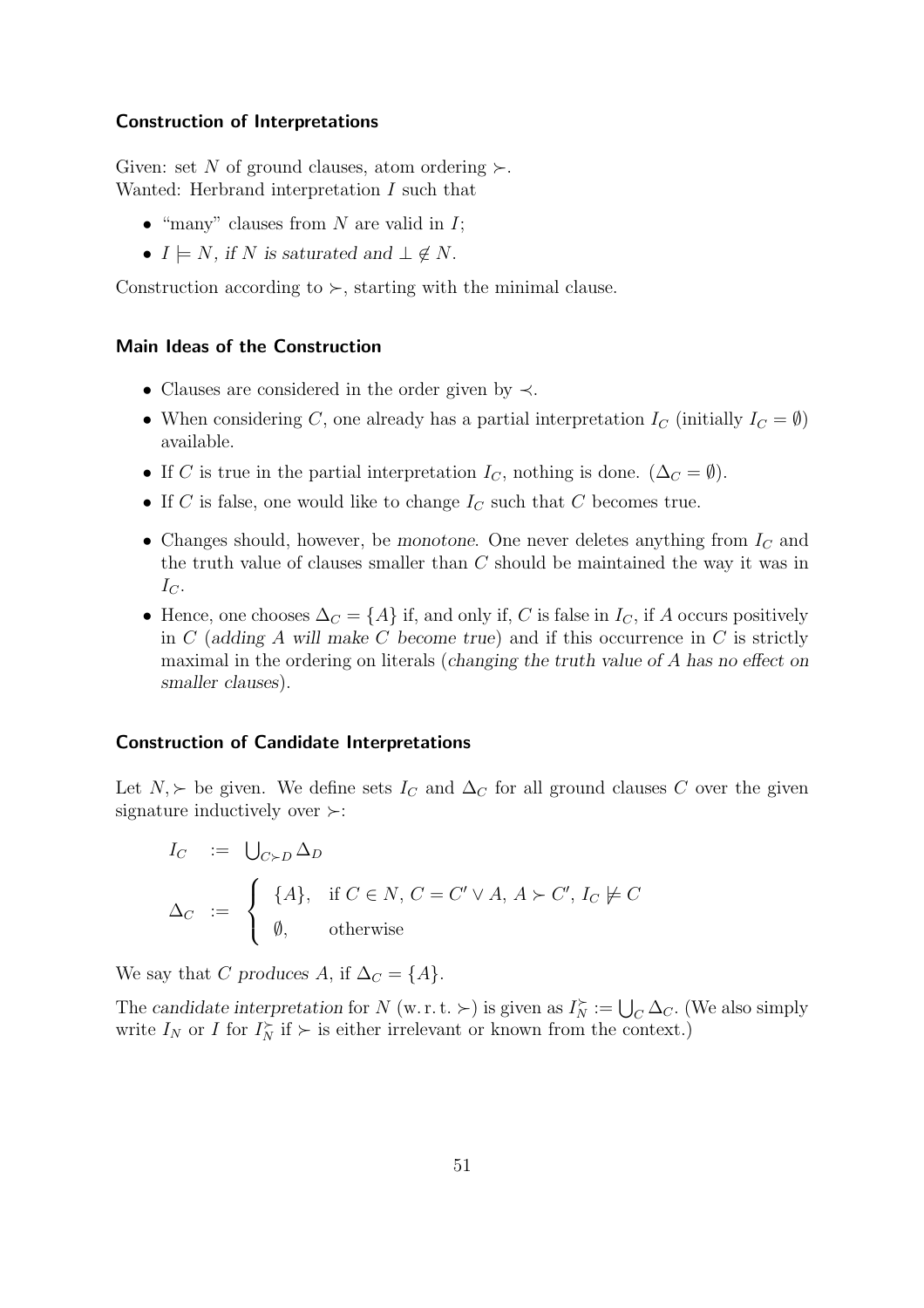## Example

|                | clauses $C$                                              | $I_C$                                           |           | Remarks            |
|----------------|----------------------------------------------------------|-------------------------------------------------|-----------|--------------------|
|                |                                                          | $\neg A_1 \vee A_5 \mid \{A_1, A_2, A_4\} \mid$ | ${A_5}$   |                    |
| 6              | $\neg A_1 \vee A_3 \vee \neg A_4 \mid \{A_1, A_2, A_4\}$ |                                                 | Ø         | $A_3$ not maximal; |
|                |                                                          |                                                 |           | min. counter-ex.   |
| 5              | $A_0 \vee \neg A_1 \vee A_3 \vee A_4$                    | ${A_1, A_2}$                                    | ${A_4}$   | $A_4$ maximal      |
| 4              | $\neg A_1 \vee A_2$                                      | $\{A_1\}$                                       | $\{A_2\}$ | $A_2$ maximal      |
| 3              | $A_1 \vee A_2$                                           | $\{A_1\}$                                       |           | true in $I_C$      |
| $\overline{2}$ | $A_0 \vee A_1$                                           |                                                 | ${A_1}$   | $A_1$ maximal      |
|                |                                                          |                                                 |           | true in $I_C$      |

Let  $A_5 \succ A_4 \succ A_3 \succ A_2 \succ A_1 \succ A_0$  (max. literals in red)

 $I = \{A_1, A_2, A_4, A_5\}$  is not a model of the clause set ⇒ there exists a *counterexample*.

# Structure of  $N, \succ$

Let  $B \succ A$ ; producing a new atom does not affect smaller clauses.



#### Some Properties of the Construction

## Proposition 3.18

- *(i)*  $C = \neg A ∨ C' \Rightarrow \text{no } D \succeq C \text{ produces } A$ .
- *(ii)* C productive  $\Rightarrow I_C \cup \Delta_C \models C$ .
- *(iii)* Let  $D' \succ D \succeq C$ *. Then*

$$
I_D \cup \Delta_D \models C \Rightarrow I_{D'} \cup \Delta_{D'} \models C \text{ and } I_N \models C.
$$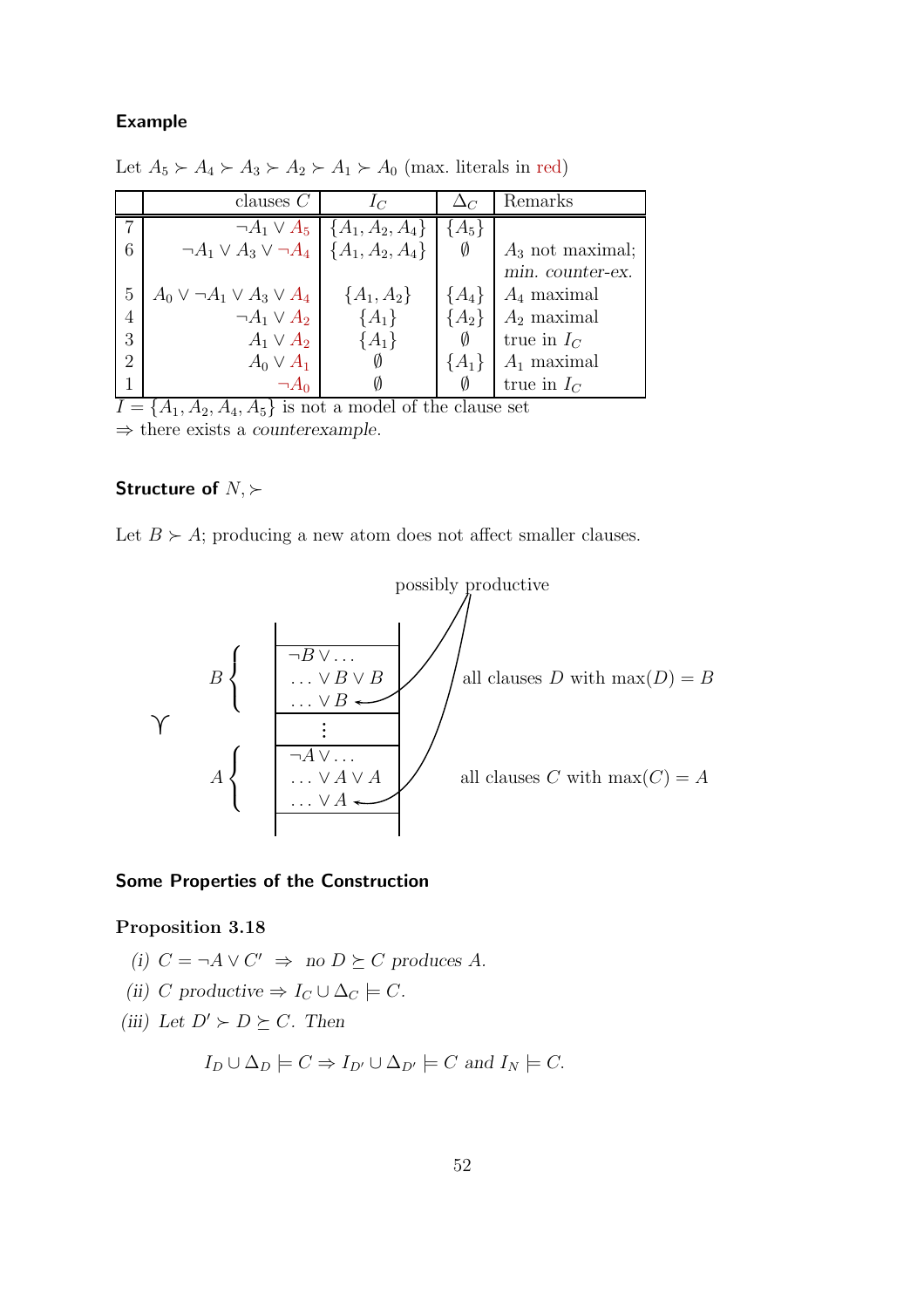*If, in addition,*  $C \in N$  *or*  $max(D) \succ max(C)$ *:* 

$$
I_D \cup \Delta_D \not\models C \Rightarrow I_{D'} \cup \Delta_{D'} \not\models C
$$
 and  $I_N \not\models C$ .

*(iv)* Let  $D' \succ D \succ C$ *. Then* 

 $I_D \models C \Rightarrow I_{D'} \models C$  and  $I_N \models C$ .

*If, in addition,*  $C \in N$  *or*  $max(D) \succ max(C)$ *:* 

$$
I_D \not\models C \Rightarrow I_{D'} \not\models C
$$
 and  $I_N \not\models C$ .

*(v)*  $D = C \vee A$  *produces*  $A \Rightarrow I_N \not\models C$ *.* 

# Resolution Reduces Counterexamples

$$
\frac{A_0 \vee \neg A_1 \vee A_3 \vee A_4 \qquad \neg A_1 \vee A_3 \vee \neg A_4}{A_0 \vee \neg A_1 \vee \neg A_1 \vee A_3 \vee A_3}
$$

Construction of I for the extended clause set:

| clauses $C$                                                          | $1\sigma$                                  |           | Remarks             |
|----------------------------------------------------------------------|--------------------------------------------|-----------|---------------------|
|                                                                      | $\neg A_1 \vee A_5 \mid \{A_1, A_2, A_4\}$ | $\{A_5\}$ |                     |
| $\neg A_1 \vee A_3 \vee \neg A_4 \mid \{A_1, A_2, A_4\}$             |                                            | Ø         | counterexample      |
| $A_0 \vee \neg A_1 \vee A_3 \vee A_4 \quad \{A_1, A_2\}$             |                                            | $\{A_4\}$ |                     |
| $A_0 \vee \neg A_1 \vee \neg A_1 \vee A_3 \vee A_3$   { $A_1, A_2$ } |                                            | Ø         | $A_3$ occurs twice  |
|                                                                      |                                            |           | minimal counter-ex. |
| $\neg A_1 \vee A_2$                                                  | ${A_1}$                                    | $\{A_2\}$ |                     |
| $A_1 \vee A_2$                                                       | $\{A_1\}$                                  |           |                     |
| $A_0 \vee A_1$                                                       |                                            | $\{A_1\}$ |                     |
|                                                                      |                                            | Ø         |                     |

The same I, but smaller counterexample, hence some progress was made.

# Factorization Reduces Counterexamples

$$
\frac{A_0 \vee \neg A_1 \vee \neg A_1 \vee A_3 \vee A_3}{A_0 \vee \neg A_1 \vee \neg A_1 \vee A_3}
$$

Construction of I for the extended clause set: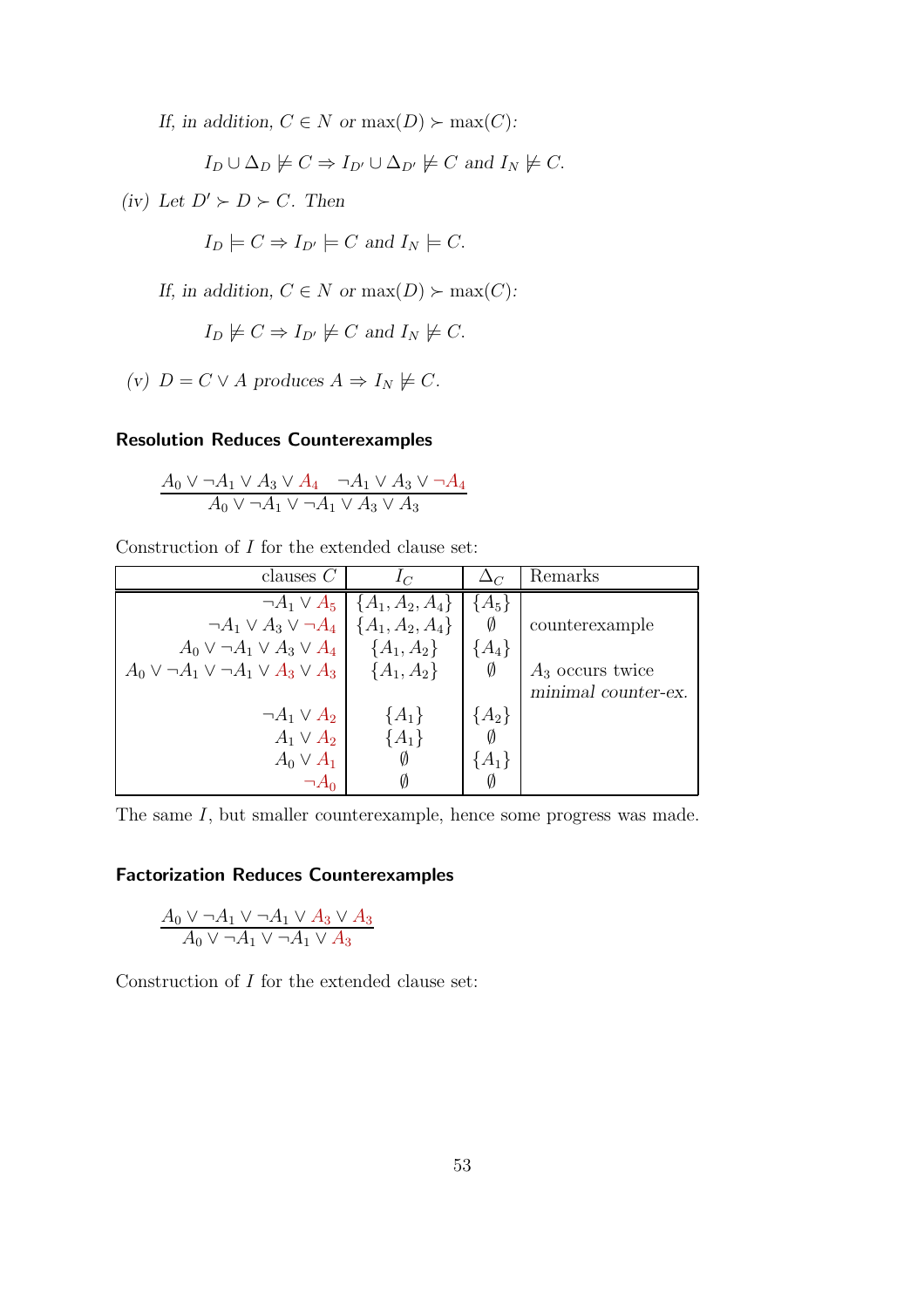| clauses $C$                                                                | $1\sigma$                                    |           | Remarks       |
|----------------------------------------------------------------------------|----------------------------------------------|-----------|---------------|
|                                                                            | $\neg A_1 \vee A_5 \mid \{A_1, A_2, A_3\}\n$ | ${A_5}$   |               |
| $\neg A_1 \vee A_3 \vee \neg A_4 \mid \{A_1, A_2, A_3\}$                   |                                              | Ø         | true in $I_C$ |
| $A_0 \vee \neg A_1 \vee A_3 \vee A_4 \mid \{A_1, A_2, A_3\}$               |                                              | Ø         |               |
| $A_0 \vee \neg A_1 \vee \neg A_1 \vee A_3 \vee A_3 \mid \{A_1, A_2, A_3\}$ |                                              | Ø         | true in $I_C$ |
| $A_0 \vee \neg A_1 \vee \neg A_1 \vee A_3 \quad \{A_1, A_2\}$              |                                              | ${A_3}$   |               |
| $\neg A_1 \vee A_2$                                                        | $\{A_1\}$                                    | ${A_2}$   |               |
| $A_1 \vee A_2$                                                             | $\{A_1\}$                                    | Ø         |               |
| $A_0 \vee A_1$                                                             | Ø                                            | $\{A_1\}$ |               |
|                                                                            |                                              | Ø         |               |

The resulting  $I = \{A_1, A_2, A_3, A_5\}$  is a model of the clause set.

# Model Existence Theorem

**Theorem 3.19 (Bachmair & Ganzinger 1990)** Let  $\succ$  be a clause ordering, let N *be saturated w.r.t. Res, and suppose that*  $\bot \notin N$ *. Then*  $I_N^{\succ} \models N$ *.* 

Corollary 3.20 *Let* N *be saturated w.r.t. Res.* Then  $N \models \bot \Leftrightarrow \bot \in N$ .

**Proof of Theorem 3.19.** Suppose  $\perp \notin N$ , but  $I_N^{\succ} \not\models N$ . Let  $C \in N$  minimal (in  $\succ$ ) such that  $I_N^{\succ} \not\models C$ . Since C is false in  $I_N$ , C is not productive. As  $C \neq \bot$  there exists a maximal atom A in C.

Case 1:  $C = \neg A \lor C'$  (i.e., the maximal atom occurs negatively)  $\Rightarrow I_N \models A$  and  $I_N \not\models C'$  $\Rightarrow$  some  $D = D' \vee A \in N$  produces A. Since there is an inference

$$
\frac{D' \vee A \qquad \neg A \vee C'}{D' \vee C'},
$$

we infer that  $D' \vee C' \in N$ , and  $C \succ D' \vee C'$  and  $I_N \not\models D' \vee C'$ . This contradicts the minimality of  $C$ .

Case 2:  $C = C' \vee A \vee A$ . There is an inference

$$
\frac{C'\vee A\vee A}{C'\vee A}
$$

that yields a smaller counterexample  $C' \vee A \in N$ . This contradicts the minimality of C.

 $\Box$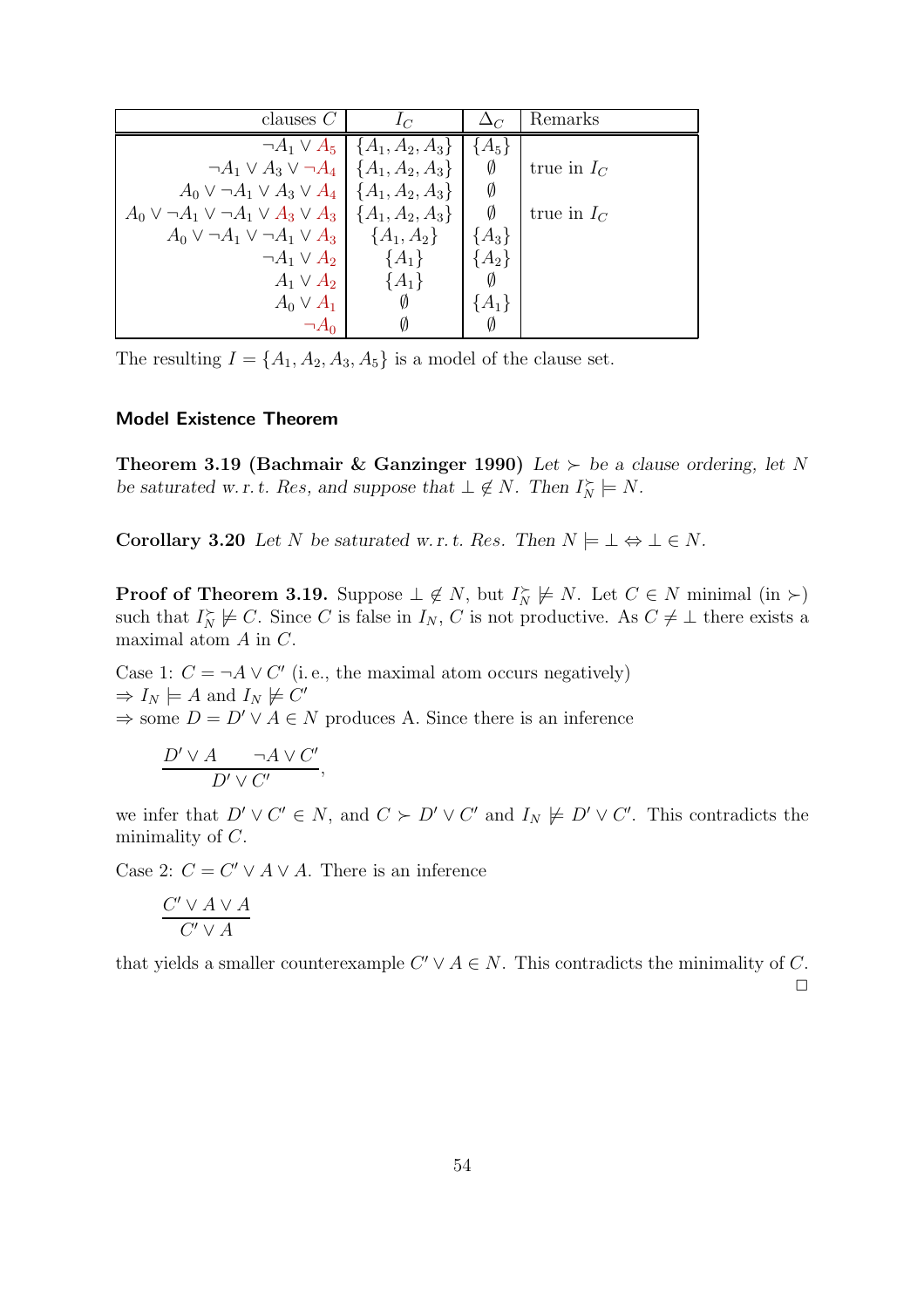## Compactness of Propositional Logic

Theorem 3.21 (Compactness) *Let* N *be a set of propositional formulas. Then* N *is unsatisfiable, if and only if some finite subset*  $M \subseteq N$  *is unsatisfiable.* 

**Proof.** " $\Leftarrow$ ": trivial.

" $\Rightarrow$ ": Let N be unsatisfiable.  $\Rightarrow Res^*(N)$  unsatisfiable  $\Rightarrow \bot \in Res^*(N)$  by refutational completeness of resolution  $\Rightarrow \exists n \geq 0 : \bot \in Res^n(N)$  $\Rightarrow$   $\perp$  has a finite resolution proof P; choose M as the set of assumptions in  $P$ .

# 3.11 General Resolution

Propositional resolution:

refutationally complete,

in its most naive version: not guaranteed to terminate for satisfiable sets of clauses, (improved versions do terminate, however)

inferior to the DPLL procedure.

But: in contrast to the DPLL procedure, resolution can be easily extended to non-ground clauses.

#### General Resolution through Instantiation

Idea: instantiate clauses appropriately:

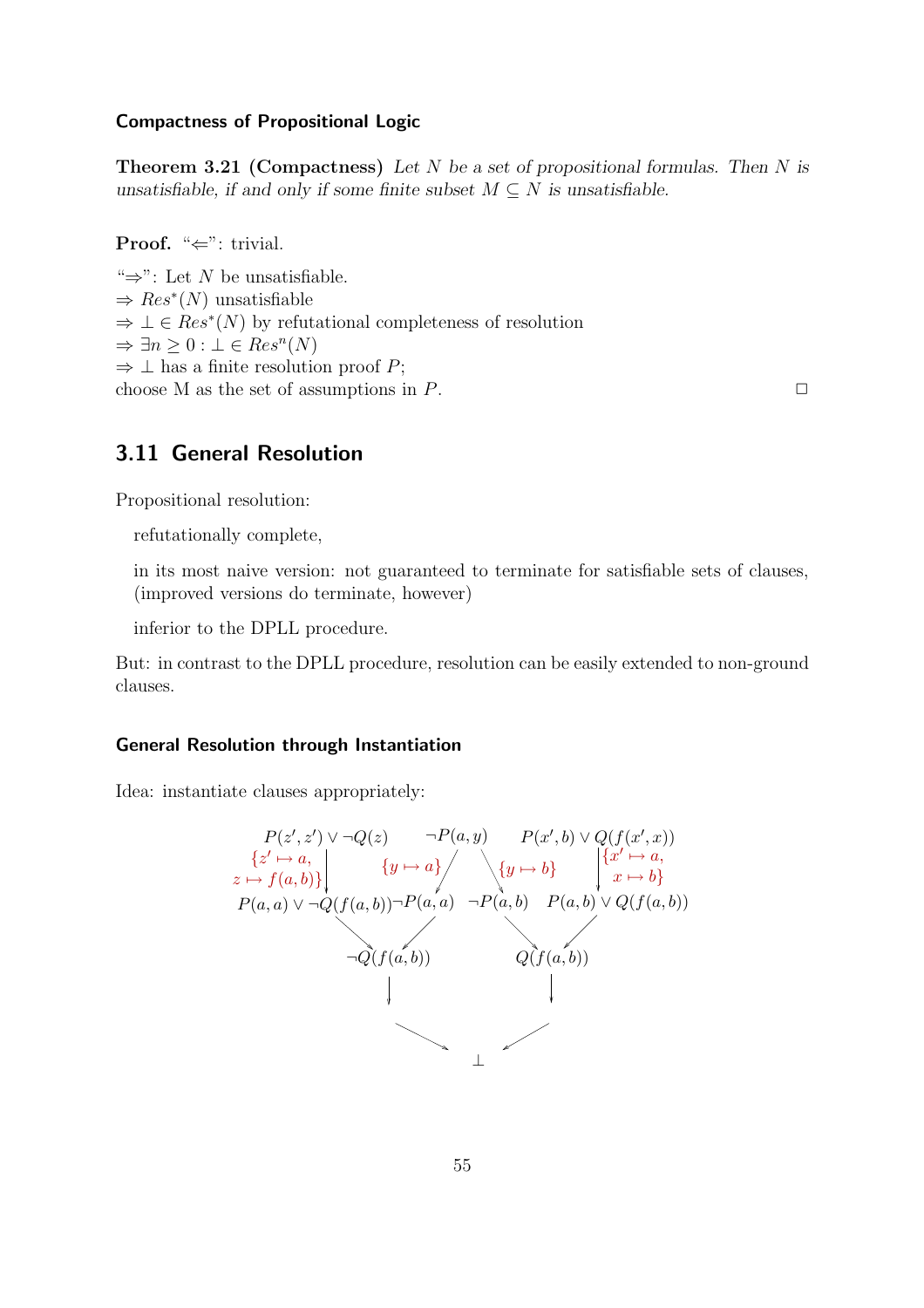Problems:

More than one instance of a clause can participate in a proof.

Even worse: There are infinitely many possible instances.

#### Observation:

Instantiation must produce complementary literals (so that inferences become possible).

Idea:

Do not instantiate more than necessary to get complementary literals.



# Lifting Principle

Problem: Make saturation of infinite sets of clauses as they arise from taking the (ground) instances of finitely many *general* clauses (with variables) effective and efficient.

Idea (Robinson 1965):

- Resolution for general clauses:
- *Equality* of ground atoms is generalized to *unifiability* of general atoms;
- Only compute *most general* (minimal) unifiers (mgu).

Significance: The advantage of the method in (Robinson 1965) compared with (Gilmore 1960) is that unification enumerates only those instances of clauses that participate in an inference. Moreover, clauses are not right away instantiated into ground clauses. Rather they are instantiated only as far as required for an inference. Inferences with non-ground clauses in general represent infinite sets of ground inferences which are computed simultaneously in a single step.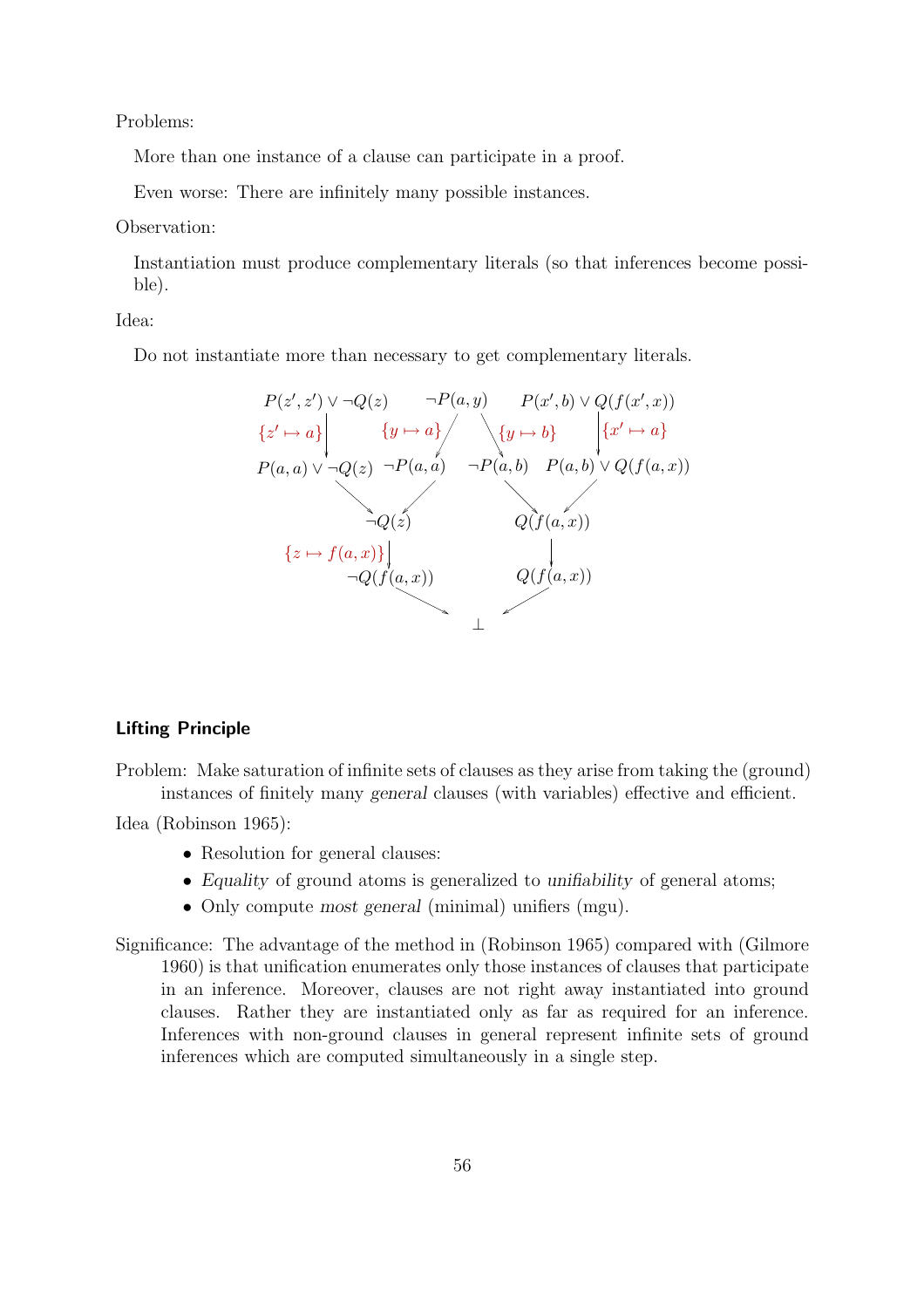### Resolution for General Clauses

General binary resolution Res:

$$
\frac{D \vee B \quad C \vee \neg A}{(D \vee C)\sigma} \quad \text{if } \sigma = \text{mgu}(A, B) \qquad \text{[resolution]}
$$
\n
$$
\frac{C \vee A \vee B}{(C \vee A)\sigma} \qquad \text{if } \sigma = \text{mgu}(A, B) \quad \text{[factorization]}
$$

General resolution RIF with implicit factorization:

$$
\frac{D \vee B_1 \vee \ldots \vee B_n \qquad C \vee \neg A}{(D \vee C)\sigma} \quad \text{if } \sigma = \text{mgu}(A, B_1, \ldots, B_n)
$$
\n[RIF]

For inferences with more than one premise, we assume that the variables in the premises are (bijectively) renamed such that they become different to any variable in the other premises. We do not formalize this. Which names one uses for variables is otherwise irrelevant.

## Unification

Let  $E = \{s_1 \doteq t_1, \ldots, s_n \doteq t_n\}$   $(s_i, t_i$  terms or atoms) a multiset of *equality problems.* A substitution  $\sigma$  is called a *unifier* of E if  $s_i \sigma = t_i \sigma$  for all  $1 \leq i \leq n$ .

If a unifier of E exists, then E is called *unifiable.*

A substitution  $\sigma$  is called *more general* than a substitution  $\tau$ , denoted by  $\sigma \leq \tau$ , if there exists a substitution  $\rho$  such that  $\rho \circ \sigma = \tau$ , where  $(\rho \circ \sigma)(x) := (x \sigma)\rho$  is the composition of  $\sigma$  and  $\rho$  as mappings. (Note that  $\rho \circ \sigma$  has a finite domain as required for a substitution.)

If a unifier of E is more general than any other unifier of E, then we speak of a *most general unifier* of  $E$ , denoted by  $mgu(E)$ .

## Proposition 3.22

- $(i) \leq$  *is a quasi-ordering on substitutions, and*  $\circ$  *is associative.*
- *(ii)* If  $\sigma \leq \tau$  and  $\tau \leq \sigma$  *(we write*  $\sigma \sim \tau$  *in this case), then*  $x\sigma$  *and*  $x\tau$  *are equal up to (bijective) variable renaming, for any* x *in* X*.*

A substitution  $\sigma$  is called *idempotent*, if  $\sigma \circ \sigma = \sigma$ .

**Proposition 3.23**  $\sigma$  is idempotent iff  $dom(\sigma) \cap codom(\sigma) = \emptyset$ .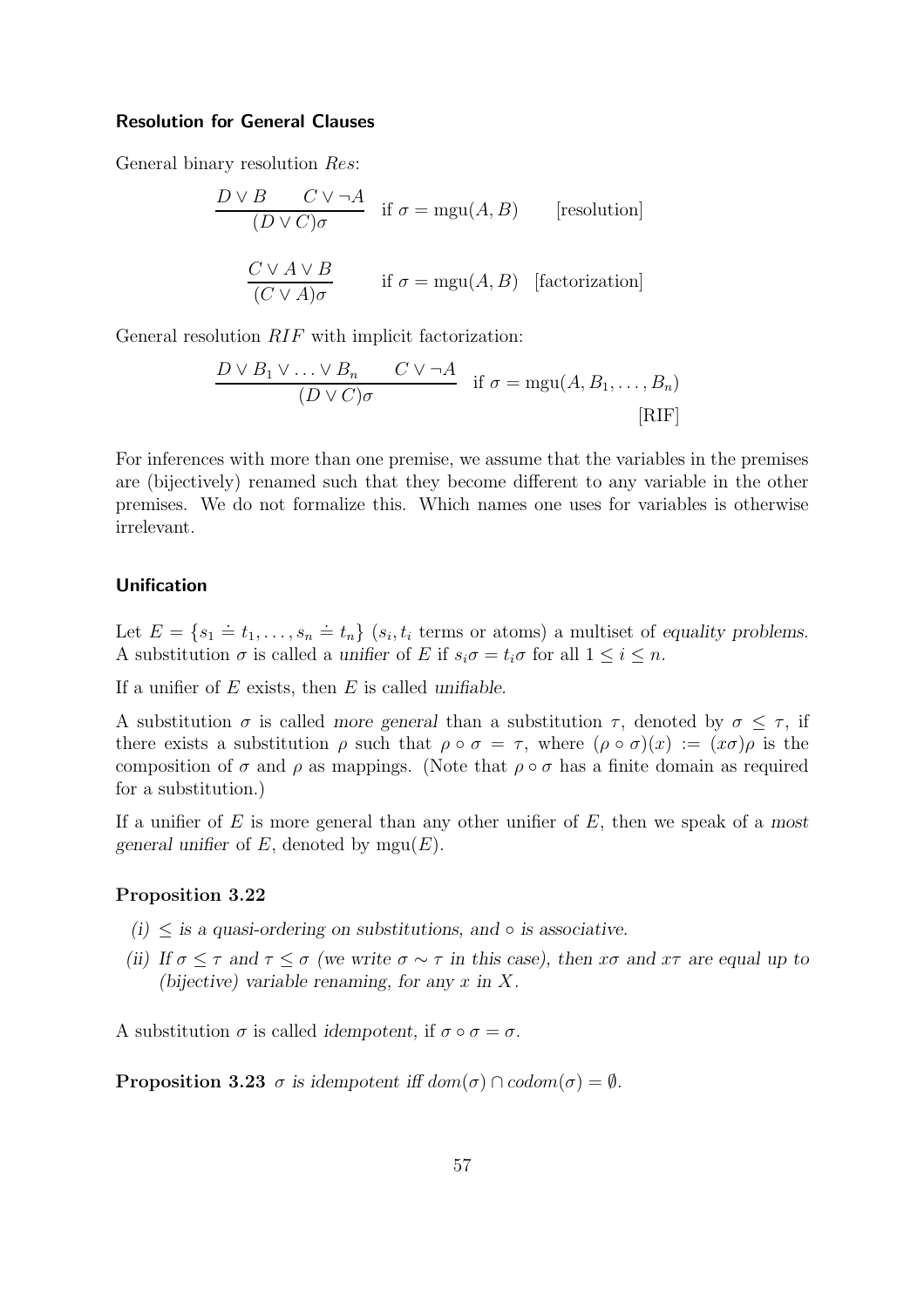#### Rule-Based Naive Standard Unification

$$
t = t, E \Rightarrow_{SU} E
$$
  
\n
$$
f(s_1, ..., s_n) = f(t_1, ..., t_n), E \Rightarrow_{SU} s_1 = t_1, ..., s_n = t_n, E
$$
  
\n
$$
f(...) = g(...), E \Rightarrow_{SU} \bot
$$
  
\n
$$
x = t, E \Rightarrow_{SU} x = t, E\{t \mapsto x\}
$$
  
\nif  $x \in var(E), x \notin var(t)$   
\n
$$
x = t, E \Rightarrow_{SU} \bot
$$
  
\nif  $x \neq t, x \in var(t)$   
\n
$$
t = x, E \Rightarrow_{SU} x = t, E
$$
  
\nif  $t \notin X$ 

## SU: Main Properties

If  $E = x_1 \doteq u_1, \ldots, x_k \doteq u_k$ , with  $x_i$  pairwise distinct,  $x_i \notin var(u_j)$ , then E is called an (equational problem in) *solved form* representing the solution  $\sigma_E = \{x_1 \mapsto u_1, \ldots,$  $x_k \mapsto u_k$ .

**Proposition 3.24** *If* E is a solved form then  $\sigma_E$  is an mgu of E.

## Theorem 3.25

- *1.* If  $E \Rightarrow_{SU} E'$  then  $\sigma$  is a unifier of E iff  $\sigma$  is a unifier of E'
- 2. If  $E \Rightarrow_{SU}^* \perp$  then *E* is not unifiable.
- *3.* If  $E \Rightarrow_{SU}^* E'$  with E' in solved form, then  $\sigma_{E'}$  is an mgu of E.

**Proof.** (1) We have to show this for each of the rules. Let's treat the case for the 4th rule here. Suppose  $\sigma$  is a unifier of  $x = t$ , that is,  $x\sigma = t\sigma$ . Thus,  $\sigma \circ \{x \mapsto t\} = \sigma[x \mapsto$  $t\sigma$  =  $\sigma[x \mapsto x\sigma] = \sigma$ . Therefore, for any equation  $u = v$  in E:  $u\sigma = v\sigma$ , iff  $u\{x \mapsto$  $t\sigma = v\{x \mapsto t\}\sigma$ . (2) and (3) follow by induction from (1) using Proposition 3.24.  $\Box$ 

### Main Unification Theorem

**Theorem 3.26** E is unifiable if and only if there is a most general unifier  $\sigma$  of E, such *that*  $\sigma$  *is idempotent and dom* $(\sigma) \cup codom(\sigma) \subseteq var(E)$ *.* 

# Proof.

•  $\Rightarrow$  suitable lexicographic ordering on the multisets E (with ⊥ minimal) shows this. Compare in this order: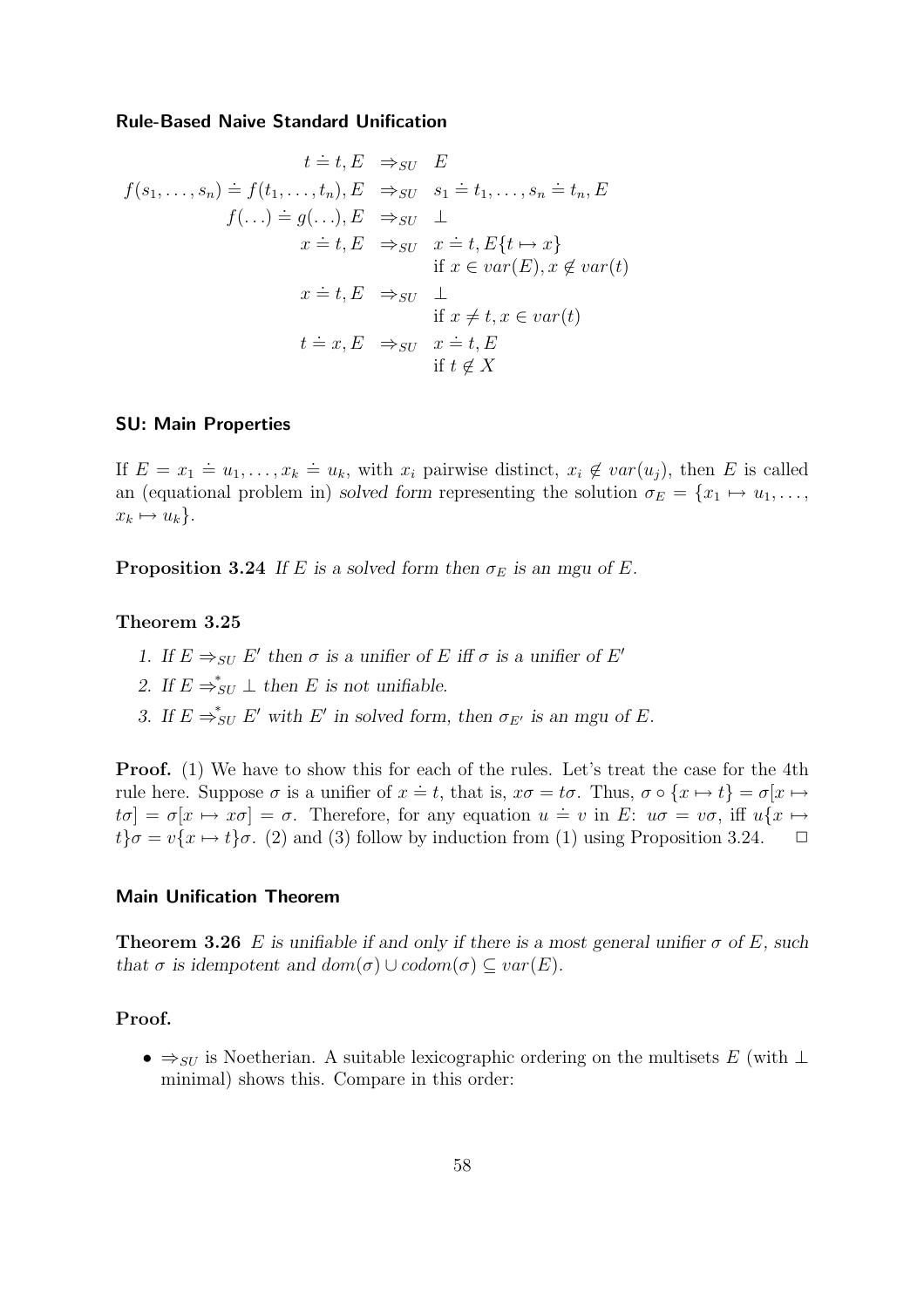- 1. the number of defined variables (d.h. variables x in equations  $x \doteq t$  with  $x \notin var(t)$ , which also occur outside their definition elsewhere in E;
- 2. the multiset ordering induced by (i) the size (number of symbols) in an equation; (ii) if sizes are equal consider  $x = t$  smaller than  $t = x$ , if  $t \notin X$ .
- A system E that is irreducible w.r.t.  $\Rightarrow_{SU}$  is either  $\perp$  or a solved form.
- Therefore, reducing any  $E$  by SU will end (no matter what reduction strategy we apply) in an irreducible  $E'$  having the same unifiers as  $E$ , and we can read off the mgu (or non-unifiability) of  $E$  from  $E'$  (Theorem 3.25, Proposition 3.24).
- $\sigma$  is idempotent because of the substitution in rule 4.  $dom(\sigma) \cup codom(\sigma) \subseteq$  $var(E)$ , as no new variables are generated.

 $\Box$ 

## Rule-Based Polynomial Unification

Problem: using  $\Rightarrow_{SU}$ , an *exponential growth* of terms is possible.

The following unification algorithm avoids this problem, at least if the final solved form is represented as a DAG.

$$
t = t, E \Rightarrow_{PU} E
$$
  
\n
$$
f(s_1, ..., s_n) = f(t_1, ..., t_n), E \Rightarrow_{PU} s_1 = t_1, ..., s_n = t_n, E
$$
  
\n
$$
f(...) = g(...), E \Rightarrow_{PU} \perp
$$
  
\n
$$
x = y, E \Rightarrow_{PU} x = y, E\{x \mapsto y\}
$$
  
\nif  $x \in var(E), x \neq y$   
\n
$$
x_1 = t_1, ..., x_n = t_n, E \Rightarrow_{PU} \perp
$$
  
\nif there are positions  $p_i$  with  
\n
$$
t_i/p_i = x_{i+1}, t_n/p_n = x_1
$$
  
\nand some  $p_i \neq \epsilon$   
\n
$$
x = t, E \Rightarrow_{PU} \perp
$$
  
\nif  $x \neq t, x \in var(t)$   
\n
$$
t = x, E \Rightarrow_{PU} x = t, E
$$
  
\nif  $t \notin X$   
\n
$$
x = t, x \in s, E \Rightarrow_{PU} x = t, t \neq s, E
$$
  
\nif  $t, s \notin X$  and  $|t| \leq |s|$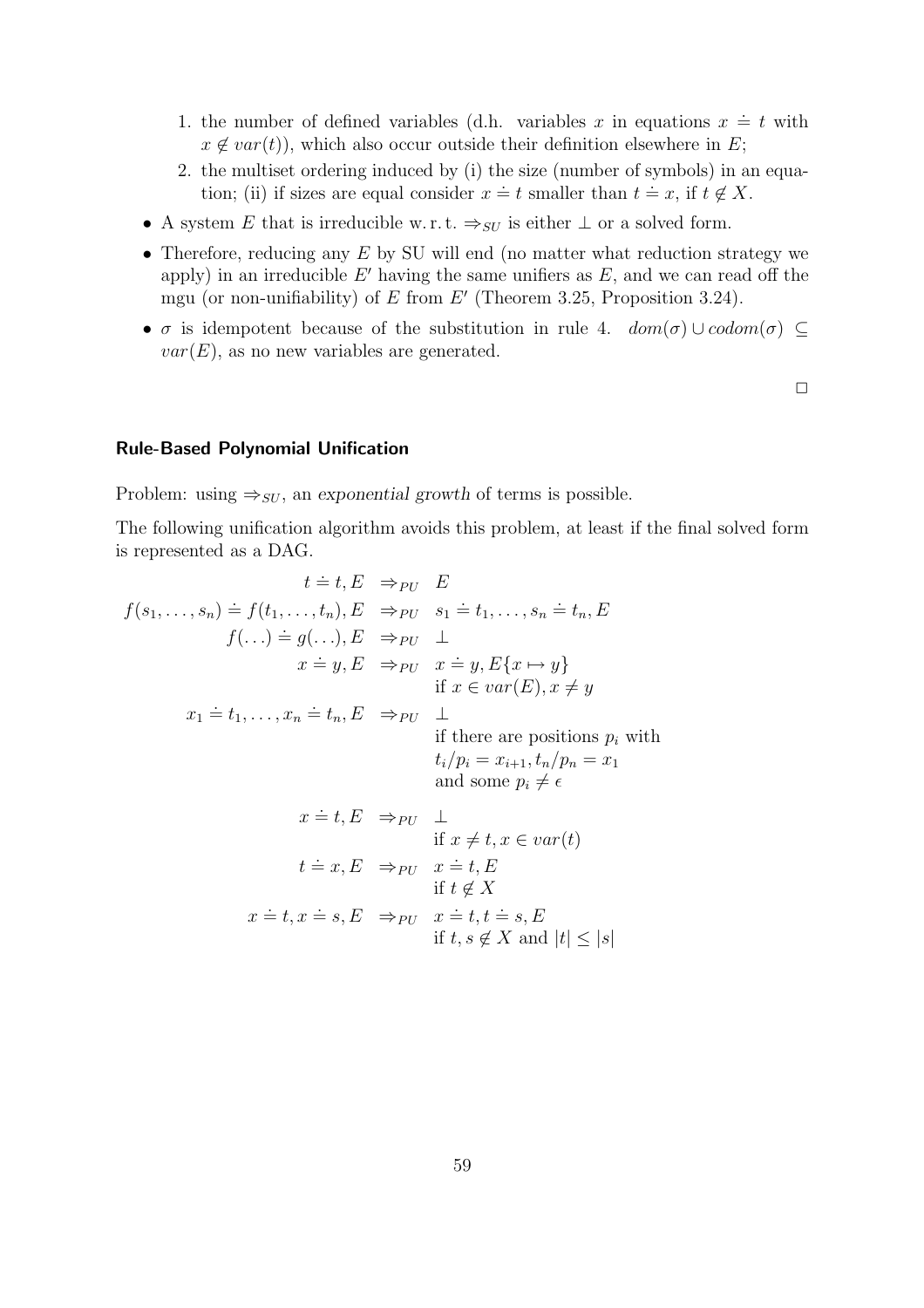## Properties of PU

# Theorem 3.27

- *1.* If  $E \Rightarrow_{PU} E'$  then  $\sigma$  *is a unifier of*  $E$  *iff*  $\sigma$  *is a unifier of*  $E'$
- 2. If  $E \Rightarrow_{PU}^* \perp$  then *E* is not unifiable.
- *3.* If  $E \Rightarrow_{PU}^* E'$  with E' in solved form, then  $\sigma_{E'}$  is an mgu of E.

Note: The solved form of  $\Rightarrow_{PU}$  is different form the solved form obtained from  $\Rightarrow_{SU}$ . In order to obtain the unifier  $\sigma_{E'}$ , we have to sort the list of equality problems  $x_i \doteq t_i$ in such a way that  $x_i$  does not occur in  $t_j$  for  $j < i$ , and then we have to compose the substitutions  $\{x_1 \mapsto t_1\} \circ \cdots \circ \{x_k \mapsto t_k\}.$ 

# Lifting Lemma

Lemma 3.28 *Let* C *and* D *be variable-disjoint clauses. If*

$$
\begin{array}{ccc}\nD & C \\
\downarrow \sigma & \downarrow \rho \\
\hline\nD\sigma & C\rho\n\end{array}
$$
\n[propositional resolution]

*then there exists a substitution* τ *such that*

$$
\frac{D \quad C'}{\quad C''}
$$
 [general resolution]  

$$
\int_{C'} \tau
$$
  

$$
C' = C''\tau
$$

An analogous lifting lemma holds for factorization.

# Saturation of Sets of General Clauses

Corollary 3.29 Let N be a set of general clauses saturated under Res, i.e.,  $Res(N) \subseteq$ *N*. Then also  $G_{\Sigma}(N)$  is saturated, that is,

 $Res(G_{\Sigma}(N)) \subseteq G_{\Sigma}(N).$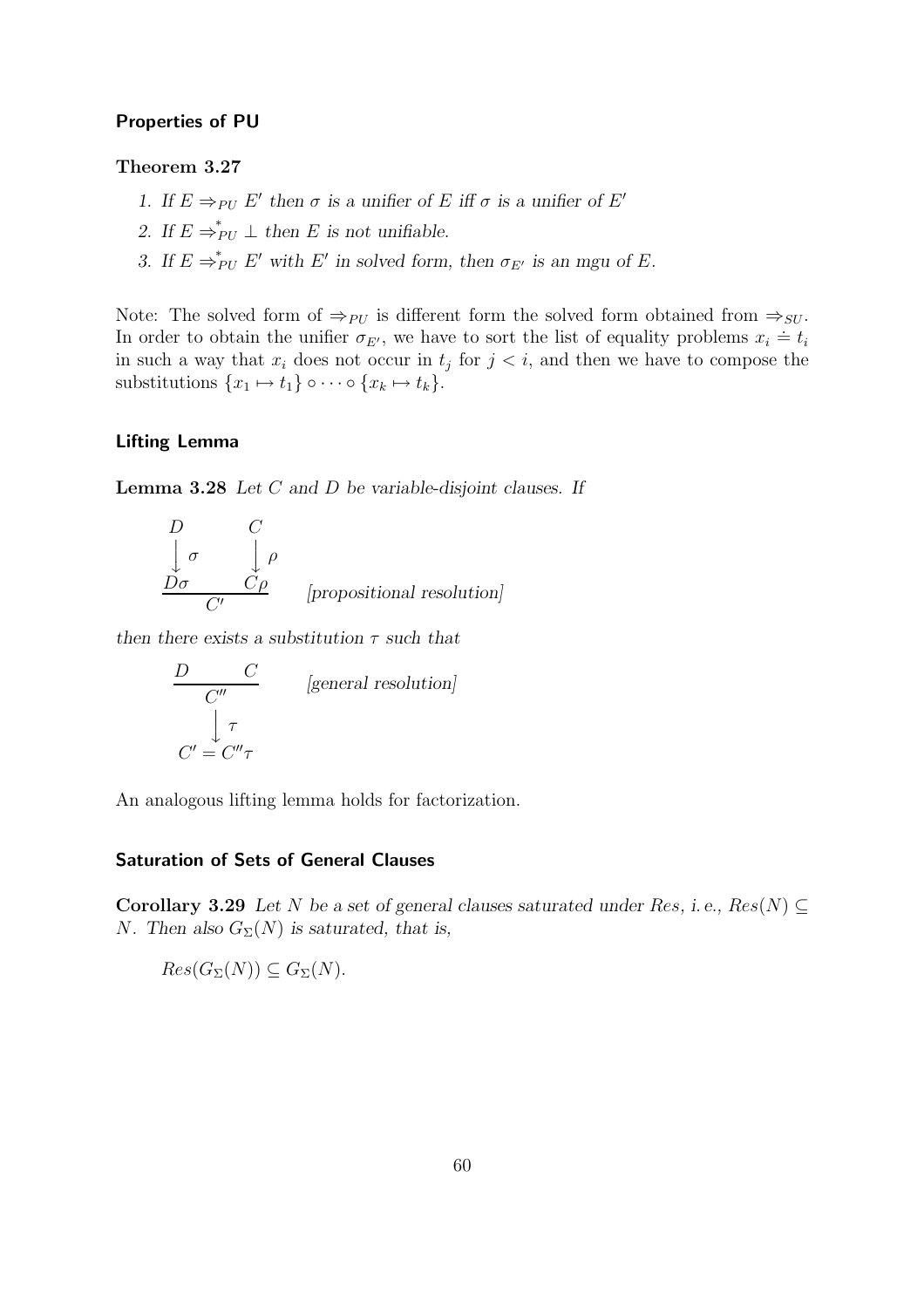**Proof.** W.l.o.g. we may assume that clauses in N are pairwise variable-disjoint. (Otherwise make them disjoint, and this renaming process changes neither  $Res(N)$  nor  $G_{\Sigma}(N)$ .)

Let  $C' \in Res(G_{\Sigma}(N))$ , meaning (i) there exist resolvable ground instances  $D\sigma$  and  $C\rho$ of N with resolvent  $C'$ , or else (ii)  $C'$  is a factor of a ground instance  $C\sigma$  of C.

Case (i): By the Lifting Lemma,  $D$  and  $C$  are resolvable with a resolvent  $C''$  with  $C''\tau = C'$ , for a suitable substitution  $\tau$ . As  $C'' \in N$  by assumption, we obtain that  $C' \in G_{\Sigma}(N)$ .

Case (ii): Similar. ✷

Herbrand's Theorem

**Lemma 3.30** Let N be a set of  $\Sigma$ -clauses, let A be an interpretation. Then  $A \models N$ *implies*  $\mathcal{A} \models G_{\Sigma}(N)$ *.* 

Lemma 3.31 *Let* N *be a set of* Σ*-clauses, let* A *be a* Herbrand *interpretation. Then*  $\mathcal{A} \models G_{\Sigma}(N)$  *implies*  $\mathcal{A} \models N$ .

Theorem 3.32 (Herbrand) *A set* N *of* Σ*-clauses is satisfiable if and only if it has a Herbrand model over* Σ*.*

**Proof.** The " $\Leftarrow$ " part is trivial. For the " $\Rightarrow$ " part let  $N \not\models \bot$ .

$$
N \not\models \bot \Rightarrow \bot \notin Res^*(N) \qquad \text{(resolution is sound)}
$$
  
\n
$$
\Rightarrow \bot \notin G_{\Sigma}(Res^*(N))
$$
  
\n
$$
\Rightarrow I_{G_{\Sigma}(Res^*(N))} \models G_{\Sigma}(Res^*(N)) \qquad \text{(Thm. 3.19; Cor. 3.29)}
$$
  
\n
$$
\Rightarrow I_{G_{\Sigma}(Res^*(N))} \models Res^*(N) \qquad \text{(Lemma 3.31)}
$$
  
\n
$$
\Rightarrow I_{G_{\Sigma}(Res^*(N))} \models N \qquad (N \subseteq Res^*(N)) \qquad \Box
$$

#### The Theorem of Löwenheim-Skolem

**Theorem 3.33 (Löwenheim–Skolem)** Let  $\Sigma$  be a countable signature and let S be *a set of closed* Σ*-formulas. Then* S *is satisfiable iff* S *has a model over a countable universe.*

**Proof.** If both X and  $\Sigma$  are countable, then S can be at most countably infinite. Now generate, maintaining satisfiability, a set N of clauses from S. This extends  $\Sigma$  by at most countably many new Skolem functions to  $\Sigma'$ . As  $\Sigma'$  is countable, so is  $T_{\Sigma'}$ , the universe of Herbrand-interpretations over  $\Sigma'$ . Now apply Theorem 3.32.